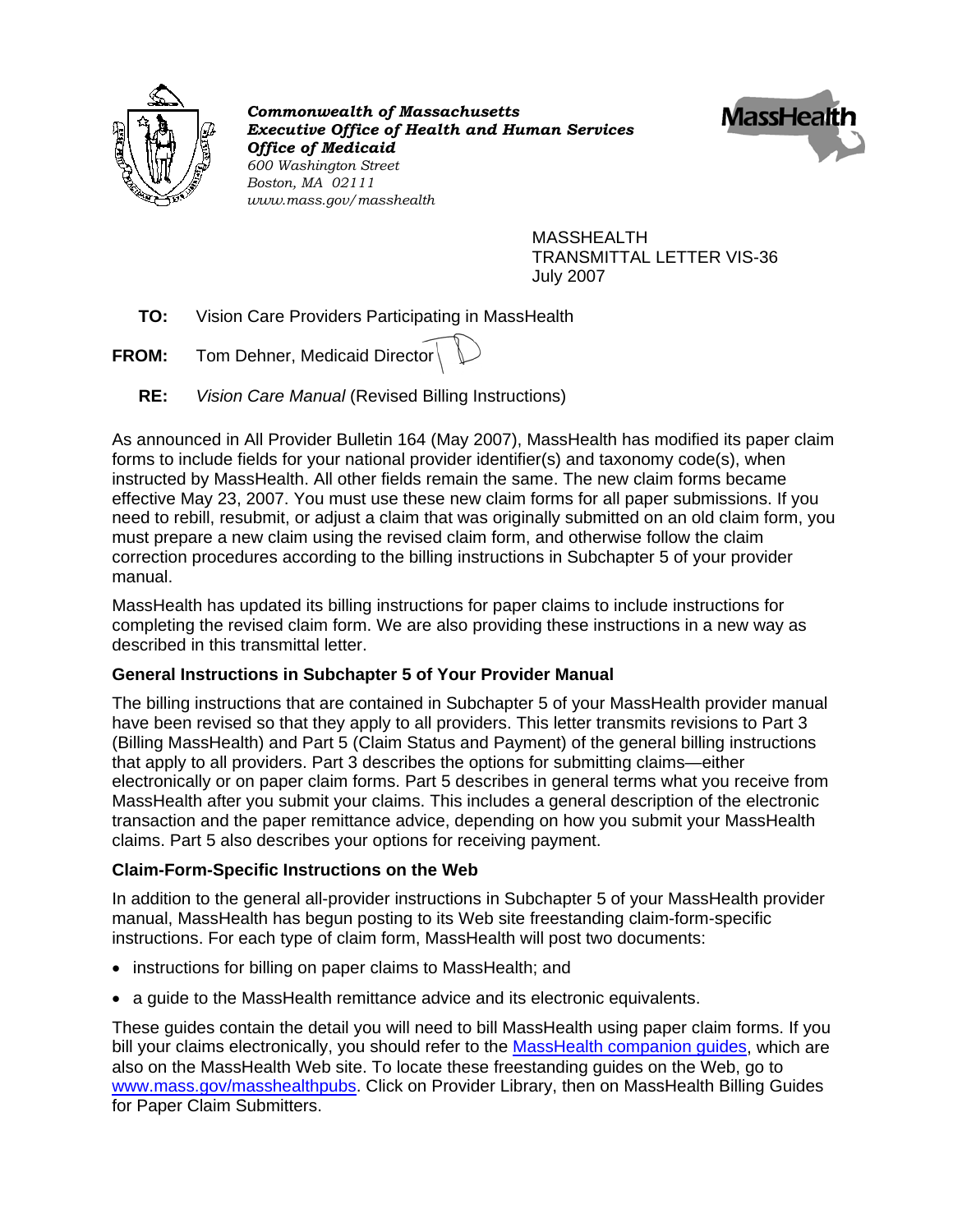MASSHEALTH TRANSMITTAL LETTER VIS-36 July 2007 Page 2

### **E-mail Alerts**

You can sign up to receive an e-mail notification when we update the freestanding billing guides. Go to the MassHealth Billing Guides for Paper Claim Submitters Web page and click on the link to sign up.

### **Questions**

If you have any questions about the information in this transmittal letter or if you would like information about billing your MassHealth claims electronically, please contact MassHealth Customer Service at 1-800-841-2900, e-mail your inquiry to [providersupport@mahealth.net](mailto:providersupport@mahealth.net), or fax your inquiry to 617-988-8974.

### NEW MATERIAL

(The pages listed here contain new or revised language.)

Vision Care Manual

Pages 5.3-1, 5.3-2, and 5.5-1 through 5.5-4

### OBSOLETE MATERIAL

(The pages listed here are no longer in effect.)

#### Vision Care Manual

Pages 5.3-1 through 5.3-12 and 5.5-1 through 5.5-18 – transmitted by Transmittal Letter VIS-19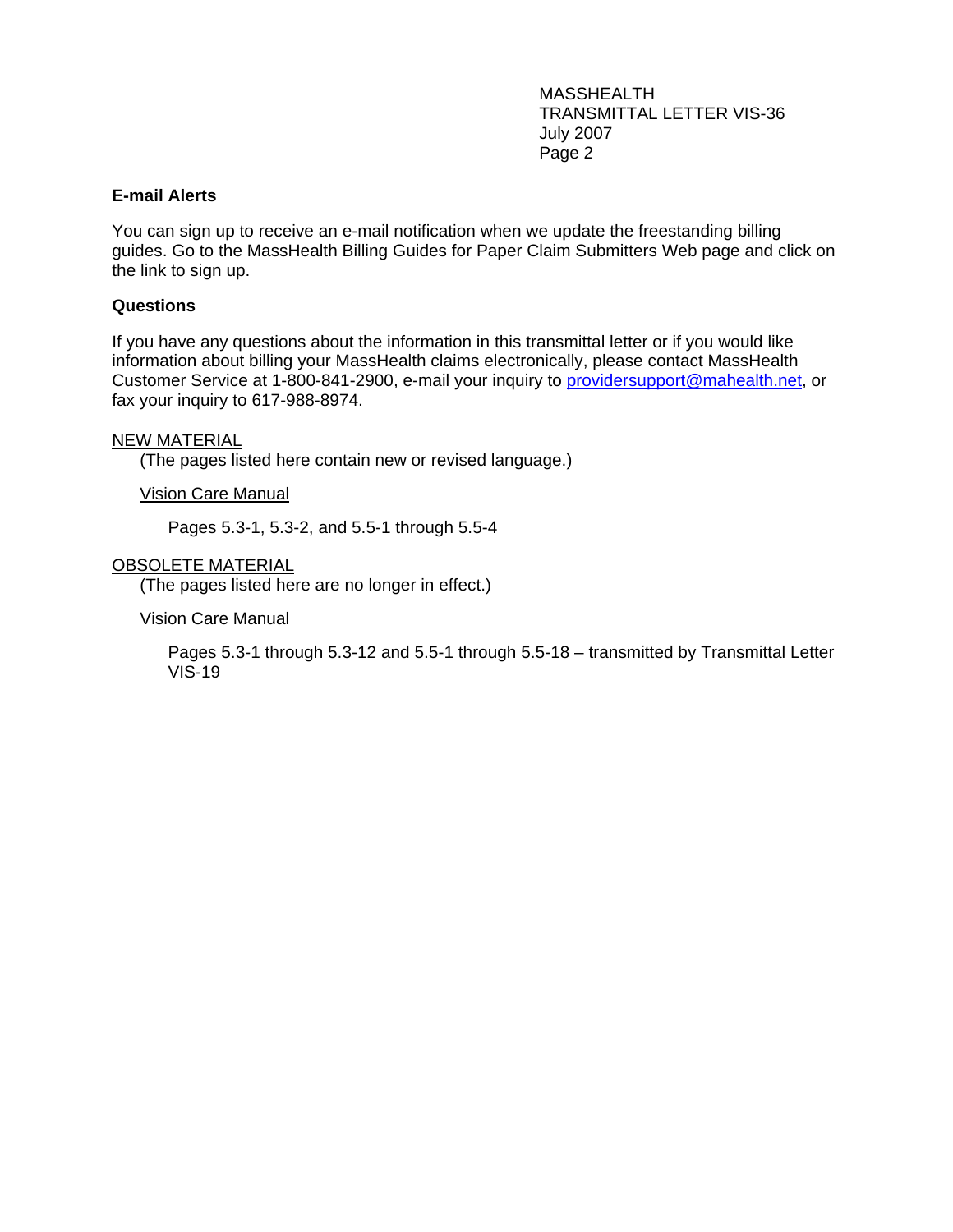# *Part 3. Billing MassHealth*

# **Electronic Claims**

Electronic submission of claims is the most efficient, cost-effective, and accurate method of submitting claims for MassHealth payment. Electronic claims, on average, contain 25% fewer errors, and are processed faster than paper claims, due to reduced data-entry errors and the elimination of mailing and handling times.

# *Pharmacy Claims*

All MassHealth retail and 340B pharmacy claims must be submitted electronically via the Pharmacy Online Processing System (POPS). Affiliated Computer Services (ACS) operates POPS under the general framework of standards and protocols established by the National Council for Prescription Drug Programs (NCPDP). Pharmacy providers must work with their switch and software vendors to ensure compliance.

For information about pharmacy claim submission, visit [www.mass.gov/masshealth/pharmacy,](http://www.mass.gov/masshealth/pharmacy) or contact the ACS Help Desk using the information found in Appendix A of your MassHealth provider manual.

### *Dental Claims*

All claims for dental services are handled through the dental third-party administrator. For information about dental claim submission and the MassHealth dental program, visit www.masshealth-dental.net, or contact the third-party administrator at the phone number listed in Appendix A of your MassHealth provider manual.

# *All Other MassHealth Claims*

With the exception of pharmacy and dental providers (as directed above), all other MassHealth providers interested in submitting claims electronically should contact [MassHealth Customer Service](mailto:providersupport@mahealth.net) or the provider's software vendor or billing intermediary.

There are several methods of electronic claim submission available, including direct billing, the use of a vendor (billing intermediary or clearinghouse) that submits claims on your behalf, and our free MassHealth Provider Claim Submission Software (PCSS).

# **Direct Billing**

Electronic claims can be submitted directly to MassHealth using the secure Transactions Web site, accessible from [www.mass.gov/masshealth](http://www.mass.gov/masshealth). You must go through testing procedures before submitting claims electronically. If you are interested in submitting claims using this method, contact [MassHealth Customer Service](mailto:providersupport@mahealth.net) using the contact information listed in Appendix A of your MassHealth provider manual, to learn more about testing procedures.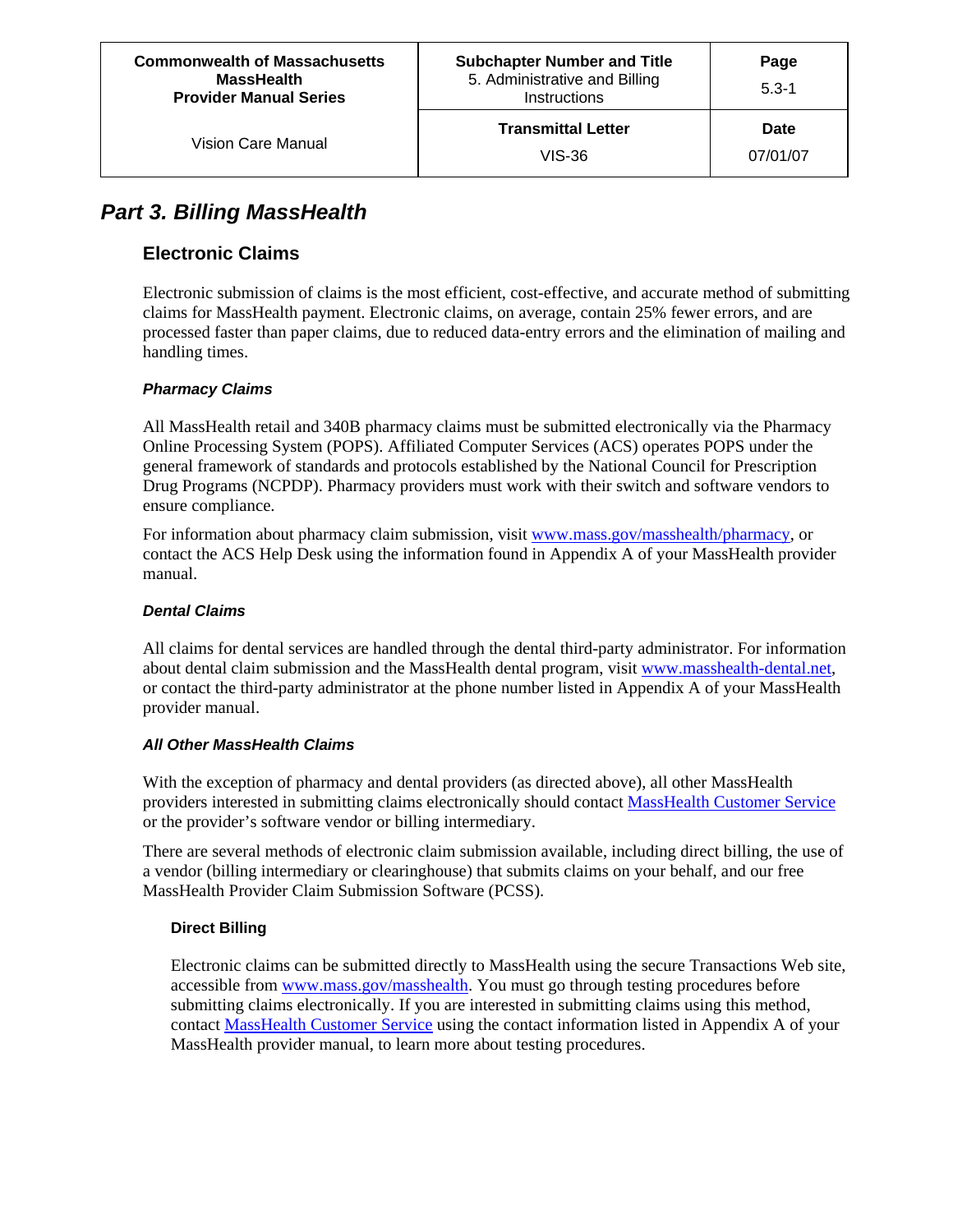### **Using a Vendor**

If you currently submit paper claims through a vendor, [MassHealth Customer Service](mailto:providersupport@mahealth.net) can assist you and your vendor in the transition to electronic billing. If you do not currently have a vendor, but are interested in using one, we encourage you to view the [MassHealth approved vendor list](http://mass.gov/?pageID=eohhs2terminal&L=6&L0=Home&L1=Government&L2=Laws%2c+Regulations+and+Policies&L3=Privacy+and+Security&L4=MassHealth+and+HIPAA&L5=Electronic+Data+Interchange+(EDI)+and+HIPAA+Information+for+Providers&sid=Eeohhs2&b=terminalcontent&f=ma) on the MassHealth Web site to find a vendor or to see if your vendor currently works with MassHealth.

### **PCSS**

Along with facilitating MassHealth billing, the free MassHealth PCSS can capture and retain your provider and patient data and generate simple reports.

To download the software and find additional product information, including the technical specifications to use PCSS, go to [www.mass.gov/masshealth/pcss.](http://www.mass.gov/masshealth) If you have additional questions after reviewing these resources, contact [MassHealth Customer Service](mailto:providersupport@mahealth.net) using the information in Appendix A of your MassHealth provider manual.

### **Additional Resources**

More information about electronic billing is available in the [MassHealth companion guides,](http://www.mass.gov/portal/site/massgovportal/menuitem.307e4dfc1e5731c14db4a11030468a0c/?pageID=eohhs2terminal&L=6&L0=Home&L1=Government&L2=Laws%2c+Regulations+and+Policies&L3=Privacy+and+Security&L4=MassHealth+and+HIPAA&L5=Electronic+Data+Interchange+(EDI)+and+HIPAA+Information+for+Providers&sid=Eeohhs2&b=terminalcontent&f=masshealth_government_hipaa_companion_guide&csid=Eeohhs2) found on the MassHealth Web site in the MassHealth Provider Library.

# **Paper Claims**

Information about which claim forms you should use to bill MassHealth and instructions for completing and submitting paper claim forms to MassHealth are available online at [www.mass.gov/masshealthpubs](http://www.mass.gov/masshealthpubs). Click on Provider Library, then on MassHealth Billing Guides for Paper Claim Submitters. The instructions should be used along with the MassHealth regulations. The proper completion and submission of claim forms is essential for timely and accurate claims processing and payment.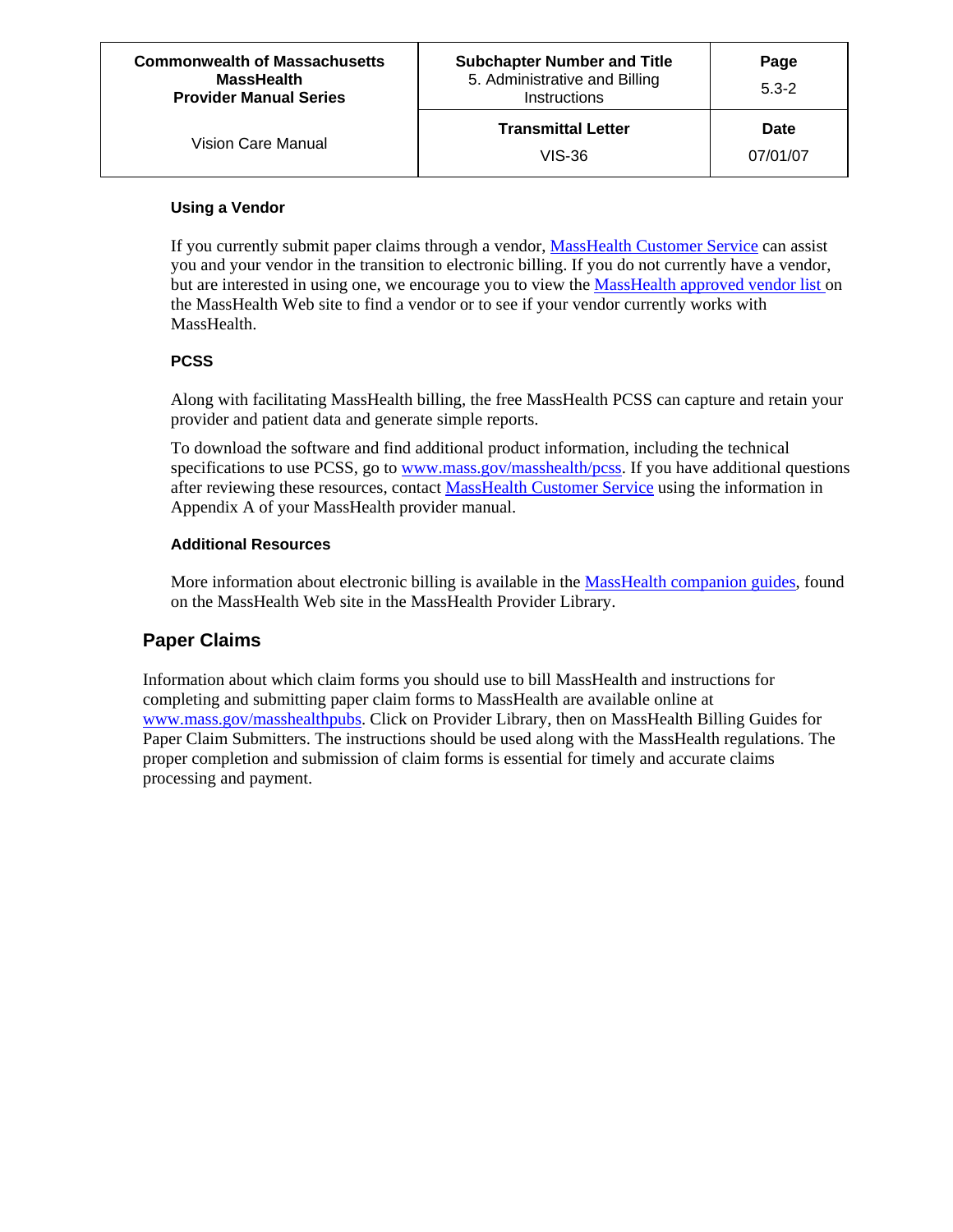**Page** 5.5-1

# *Part 5. Claim Status and Payment*

# **Claim Status**

After MassHealth processes a claim, the claim status is reported through the 276/277 transaction in the Recipient Eligibility Verification System (REVS) and on the MassHealth-issued remittance advice (RA).

### *Pharmacy Claims*

For retail and 340B pharmacy claims, refer to the *[POPS Billing Guide](http://mass.gov/Eeohhs2/docs/masshealth/pharmacy/pops-billing-guide.pdf)* for information about claim status (claim response formats). See page 5.5[-2](#page-5-0) for information about MassHealth payment to all providers, including pharmacy providers.

### *All Other Claims*

This section explains how to determine the status of a nonpharmacy claim. See page 5.5-[2](#page-5-0) for information about MassHealth payment to all providers. MassHealth reports claim status and payment information through the 276/277 transaction and through its paper RAs.

### **276/277 Transaction**

The 276/277 HIPAA-compliant electronic transaction is the standard for claim-status inquiries to determine if a claim is paid, denied, or suspended. Claim status can be verified 24 hours a day, seven days a week through the 276/277 transaction using the claim status system in REVS. REVS can be accessed via the Web (WebREVS), or through REVS PC software. The 276/277 transaction provides fast and accurate information about the status of a claim.

In order to use REVS for the 276/277 transaction, the submitter must be a MassHealth trading partner with a valid user ID and password. If you have questions about REVS or the claim status subsystem, contact the REVS Help Desk (see Appendix A of your MassHealth provider manual). If you do not have a user ID and password, contact EDI Support (see Appendix A).

### **Remittance Advice**

The RA is a helpful tool when reconciling accounts, as it reports the status of a claim submitted to MassHealth. The RA is available in three forms: the 835 electronic RA, the supplemental electronic RA, and the paper RA.

### **835 Remittance Advice**

The 835 RA can be downloaded from the secure MassHealth Web site by a provider who has a signed trading partner agreement (TPA) on file with MassHealth. Testing for this transaction is not required. Format requirements and applicable standard codes are listed in the Implementation Guide, which can be accessed from the HIPAA section of the Washington Publishing Company [\(WPC\)](http://hipaa.wpc-edi.com/hipaa_40.asp) Web site. If you are not able to download this transaction from the MassHealth Web site, contact [MassHealth Customer Service](mailto:providersupport@mahealth.net) using the contact information listed in Appendix A of your MassHealth provider manual. The [MassHealth 835 Companion Guide](http://www.mass.gov/portal/site/massgovportal/menuitem.307e4dfc1e5731c14db4a11030468a0c/?pageID=eohhs2terminal&L=6&L0=Home&L1=Provider&L2=Insurance+(including+MassHealth)&L3=MassHealth&L4=MassHealth+Claims+Submission&L5=Customer+Service&sid=Eeohhs2&b=terminalcontent&f=masshealth_provider_services_ba_835_payment&csid=Eeohhs2) provides MassHealth-specific information for the data content, codes, business rules, characteristics of the 835 transaction, technical requirements, and transmission options. The guide is available on the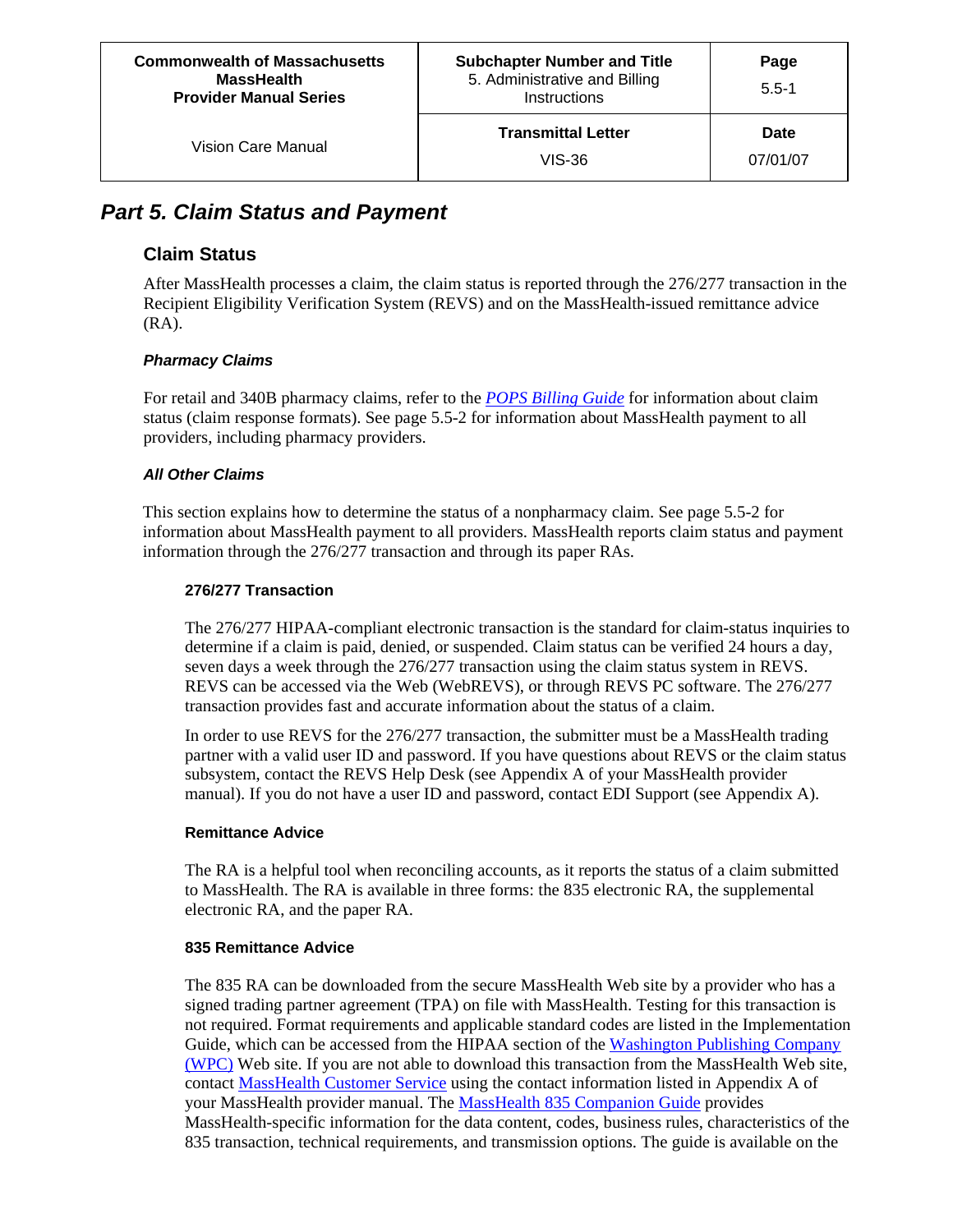| <b>Commonwealth of Massachusetts</b><br><b>MassHealth</b><br><b>Provider Manual Series</b> | <b>Subchapter Number and Title</b><br>5. Administrative and Billing<br>Instructions | Page<br>$5.5 - 2$       |
|--------------------------------------------------------------------------------------------|-------------------------------------------------------------------------------------|-------------------------|
| Vision Care Manual                                                                         | <b>Transmittal Letter</b><br>VIS-36                                                 | <b>Date</b><br>07/01/07 |

MassHealth Web site or by contacting [MassHealth Customer Service](mailto:providersupport@mahealth.net) using the contact information in Appendix A of your MassHealth provider manual.

#### **Electronic Supplemental Remittance Advice**

The electronic supplemental RA file reports paid, denied, and suspended claims in the MassHealth RA format.

### **Paper Remittance Advice**

The paper RA also displays information about claim status, although it appears in a format that is unique to MassHealth. The paper RA is sent to the "check mailing" address listed on your provider file. Generally, claims appear on an RA within 30 days of receipt by MassHealth (with the exception of Medicare crossover claims forwarded by the Medicare intermediary).

For more information about account reconciliation using the paper RA, review the applicable MassHealth remittance advice and electronic equivalents guide for the claim type on which you bill. These documents are available in the Provider Library on [www.mass.gov/masshealth](http://www.mass.gov/masshealth). Click on MassHealth Regulations and Other Publications, then on Provider Library, then on MassHealth Billing Guides for Paper Claim Submitters. Both billing instructions and guides to remittance advices and electronic equivalents for each claim type are available from this page.

# <span id="page-5-0"></span>**Payment**

MassHealth offers two options for receiving payment for services provided to MassHealth members: electronic funds transfer (EFT) and paper checks. MassHealth strongly encourages providers to choose EFT for payment.

Please note that all payments, whether electronic or paper check, are issued by the Office of the Comptroller. Account reconciliation is the provider's responsibility. Although MassHealth does not reconcile provider accounts, if you have a claim-related issue, contact MassHealth Customer Service using the information provided in Appendix A of your MassHealth provider manual.

### *Electronic Funds Transfer (EFT)*

EFT is a safe and secure payment method that allows MassHealth to directly deposit payment into a bank account designated by the provider. To receive payment through EFT, you must submit an application with an original signature to MassHealth. It will take approximately 14 business days to start receiving EFT payments after a completed application has been processed. Mail the EFT form to MassHealth Customer Service at the address listed in Appendix A of your MassHealth provider manual. More information is available on the MassHealth Web site at [www.mass.gov/masshealth](http://www.mass.gov/masshealth) or the VendorWeb site, which can be accessed from [https://massfinance.state.ma.us](https://massfinance.state.ma.us/).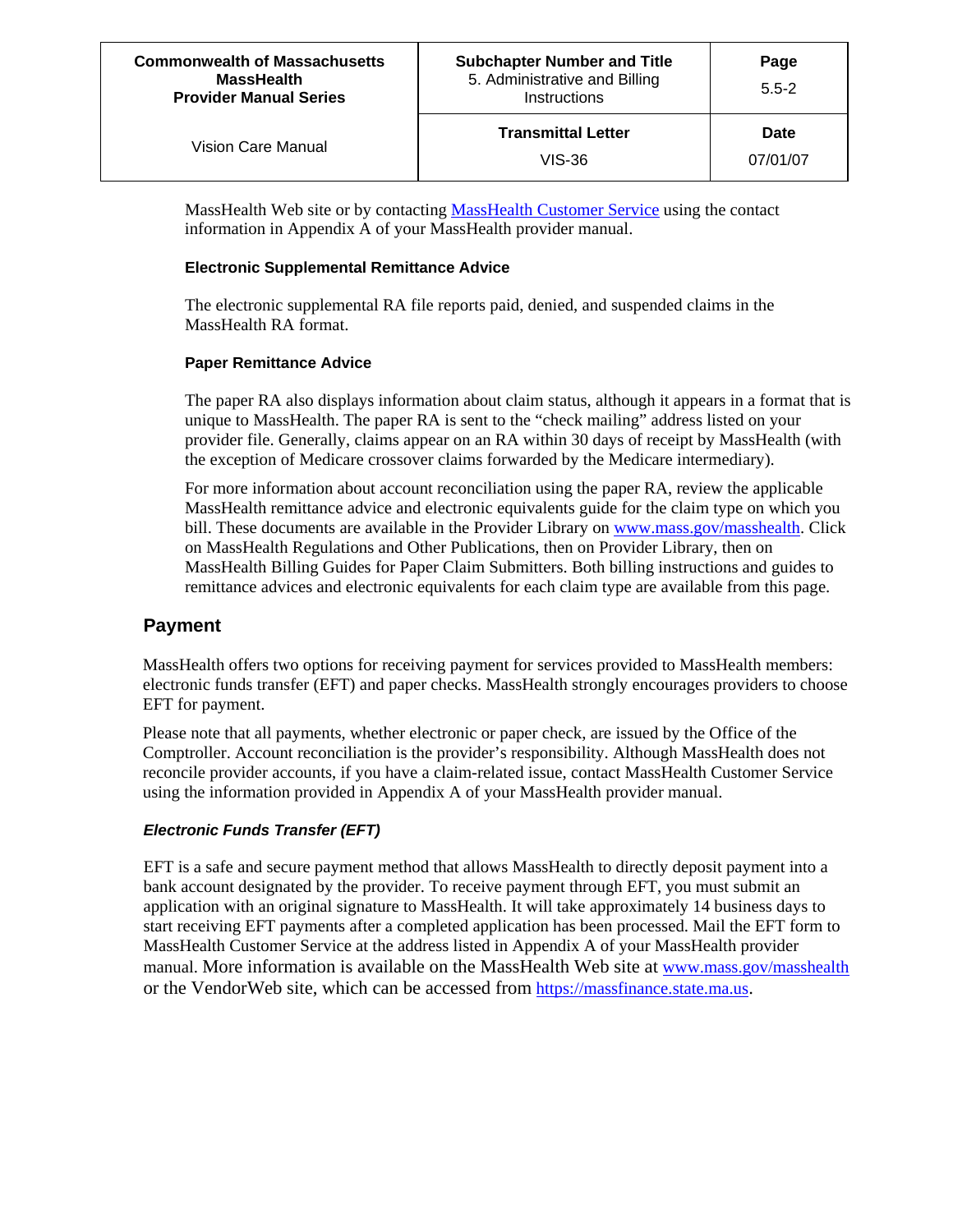| <b>Commonwealth of Massachusetts</b><br><b>MassHealth</b><br><b>Provider Manual Series</b> | <b>Subchapter Number and Title</b><br>5. Administrative and Billing<br>Instructions | Page<br>$5.5 - 3$ |
|--------------------------------------------------------------------------------------------|-------------------------------------------------------------------------------------|-------------------|
| Vision Care Manual                                                                         | <b>Transmittal Letter</b><br>VIS-36                                                 | Date<br>07/01/07  |

#### *Paper Check*

Providers who do not sign up for EFT receive payment through traditional paper checks. Paper checks are sent via U.S. mail and, therefore, may encounter time delays that the electronic methods of payment avoid. Reconciling the RA should be done with a corresponding check stub or transaction notification from the submitter's financial institution.

If you have additional questions about how to determine the status of a claim or which payment method is best for you, please contact [MassHealth Customer Service](mailto:providersupport@mahealth.net) using the contact information provided in Appendix A of your MassHealth provider manual.

# **VendorWeb**

[VendorWeb](https://massfinance.state.ma.us/) is the Commonwealth's online source for financial information. Once assigned a vendor code, providers can access information about payments issued to them by the Commonwealth through the VendorWeb site at [https://massfinance.state.ma.us](https://massfinance.state.ma.us/). For example, providers who receive payment via EFT can view their payment schedules online and download payment histories at their convenience.

Providers receiving payment via paper checks can find their vendor code on their checks. Vendor codes are alpha-numeric, beginning with the letters "VC" followed by a 10-digit number. Vendor codes are not related to your federal tax identification number. If you receive EFT reimbursement, but are unsure of your vendor code, contact [MassHealth Customer Service](mailto:providersupport@mahealth.net).